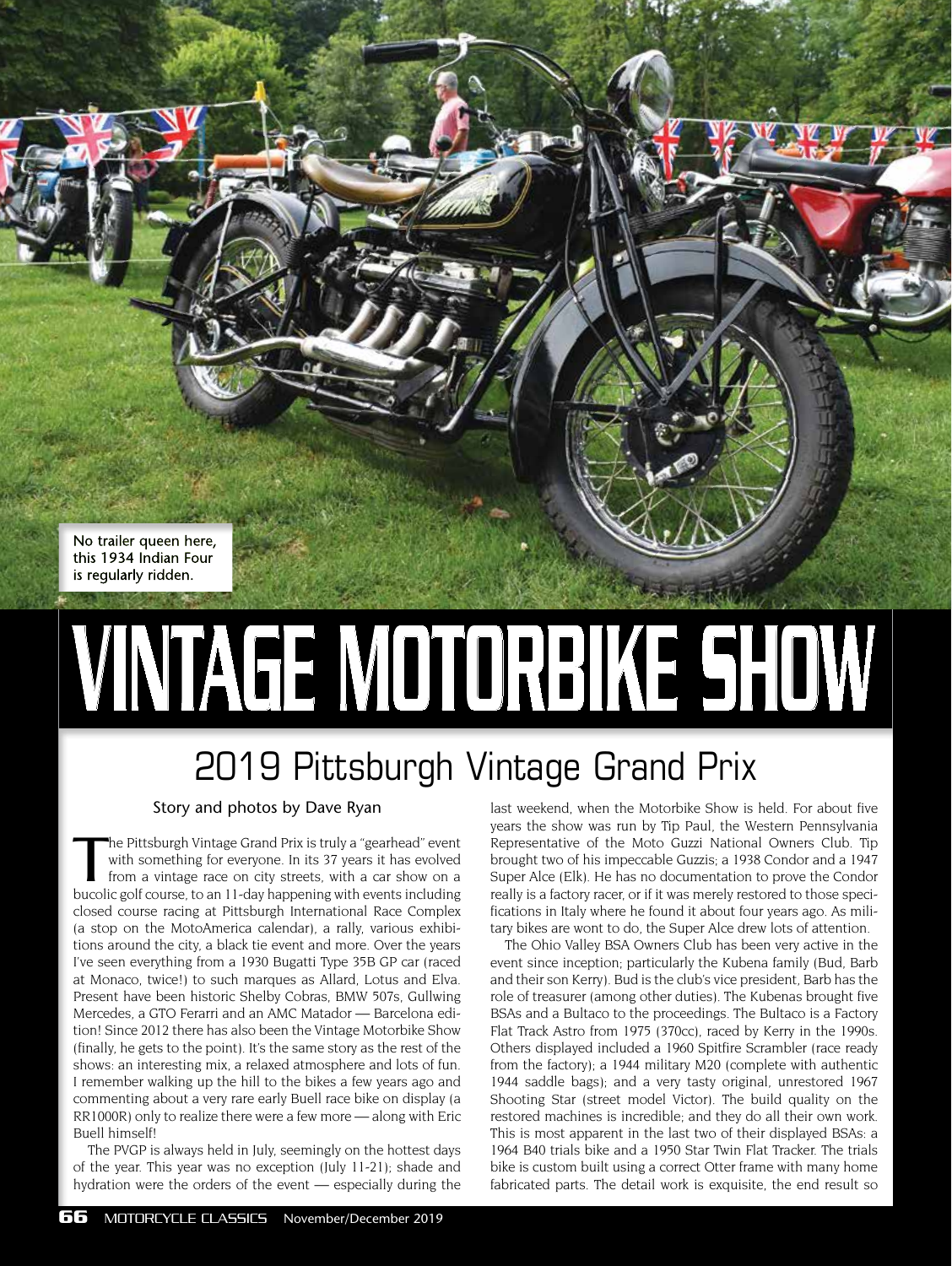





Clockwise from left: This 1947 Moto Guzzi Super Alce was a crowd favorite with its dual sprung seats; a very clean and apparently original paint Suzuki 500 2-stroke; a 1964 BSA B40 trials bike, with an Otter frame and amazing detail work.





Left to right: a 1944 BSA M20 in period military garb; a 1938 Moto Guzzi Condor, with a "bacon slicer" exposed flywheel.





Left to right: 1950 Ariel Square Four, three model years before the four exhaust pipe redesign; a rare 1960 BSA Spitfire Scrambler.